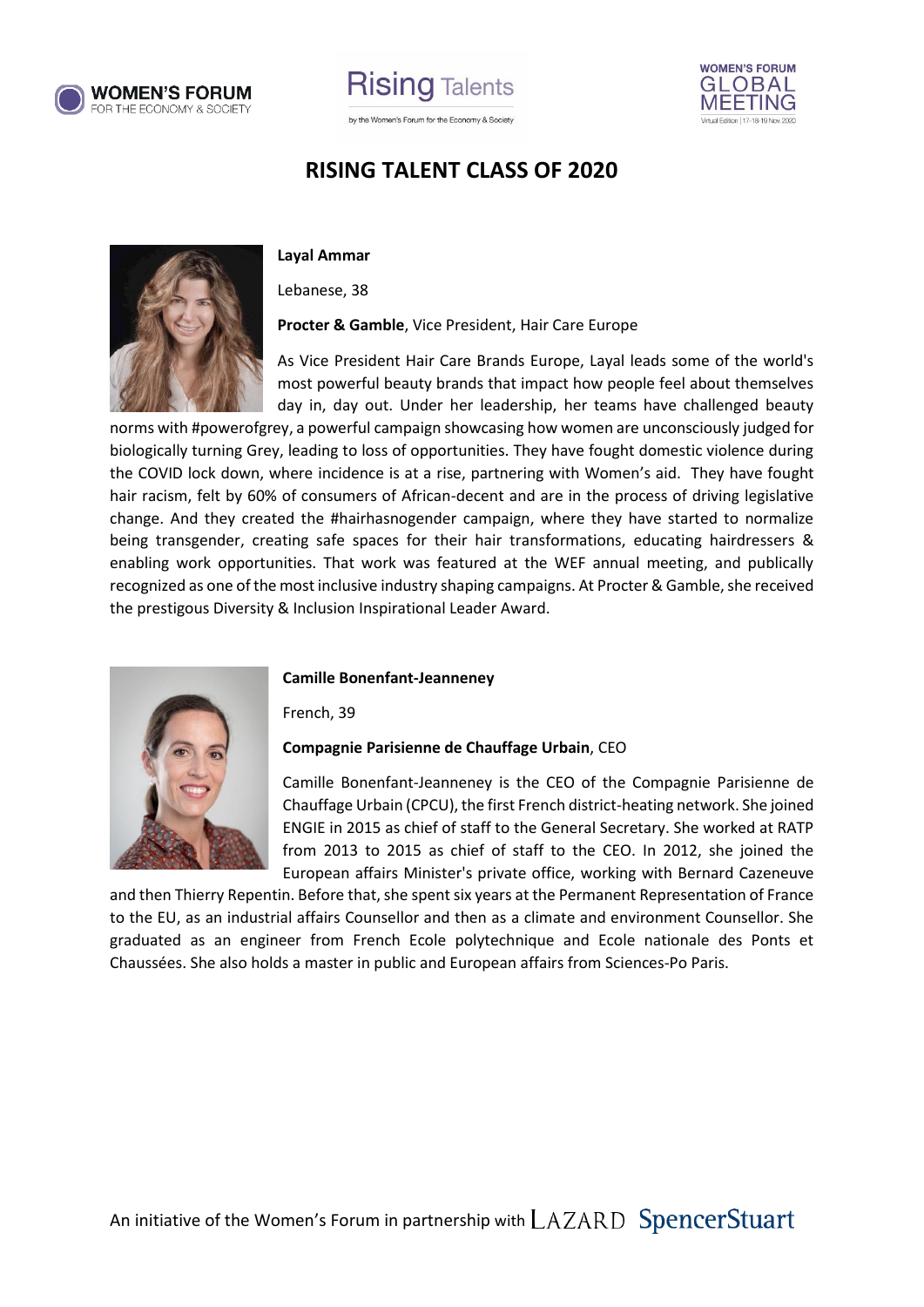







### **Catharine Bowman**

Canadian, 22

#### **Alberta Lymphedema Association**, Vice-President

Catharine Bowman is a Canadian researcher, healthcare advocate and Vice-President of the Alberta Lymphedema Association. In 2007, Catharine's mother was diagnosed with cancer-related lymphedema. At fourteen, Catharine set out to create the first pharmacological treatment for her

mother's incurable disease and has since led a national research effort exploring lymphedema from pharmacological, psychosocial, and surgical perspectives. In 2019, Catharine was named one of Calgary's Top 40 Under 40 by Avenue Magazine and one of Forbes Magazine's 30 Under 30 for her work in the healthcare sector. Catharine is currently studying medicine at the University of Calgary's Cumming School of Medicine.



#### **Camila Escobar**

Colombian, 39

**Procafecol**, CEO

Camila Escobar worked for the Colombian Coffee Growers Federation at the beginning of her career, and since October 1, 2018 was appointed as CEO of Procafecol, company with the license of the Juan Valdez® brand. During this period, she led the transformation of the company in adopting a new strategy

to create shared value (economic, social and environmental) to its stakeholders by strengthening the brand's position in Colombia, expanding its reach towards new segments and consolidating its presence in the international market. Before this, Camila was head of the BI and Marketing unit at Belcorp, managing high-impact projects at McKinsey. Camila is an industrial engineer from Los Andes University with an MBA from Harvard Business School.



#### **Daniela Fernandez**

Ecuatorian, 26

#### **Sustainable Ocean Alliance**, Founder

At the age of 19, Daniela founded the Sustainable Ocean Alliance (SOA) as a college-room idea in Georgetown University. Six years later, she grew SOA into a global organization that is cultivating and accelerating innovative solutions to protect and sustain the health of the ocean. With phenomenal speed, SOA created the world's largest network of young ocean leaders - establishing a

presence in over 165 countries and successfully launched the world's first Ocean Solutions Accelerator to developing technological solutions to address the greatest threats our planet is facing. How can we cultivate an entrepreneurial mindset in the next generation? What are the leading technologies that can be implemented to help address the challenge our environment is facing? How can established companies harness the power of young people? What trends are we seeing in Gen Z and Millennials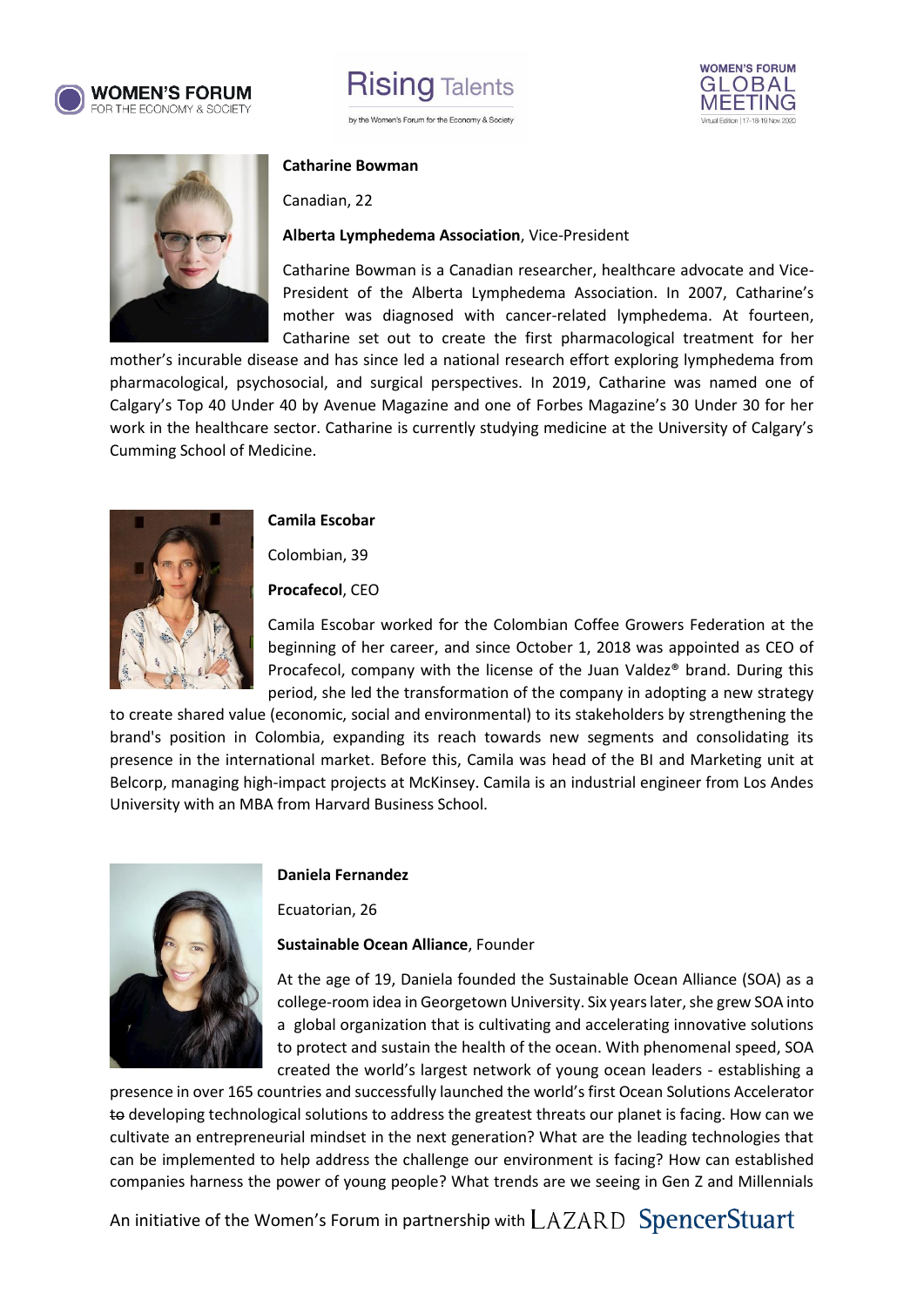





as consumers, employees, and future business leaders? Daniela is answering these critical questions that will influence the new wave of entrepreneurs and redefine the relationship between emerging technologies, climate change mitigation, restoring ocean health, as well as a social good.



## **Richa Gupta**

Indian, 24

**Labhya Foundation**, Co-founder

Richa is the co-founder of Labhya Foundation, an India-based nonprofit that enables over 2.5 Million vulnerable children with Social and Emotional skills in partnership with governments & multilateral organizations. Labhya recently won the Harvard Social Impact Fellowship Fund Award 2020.

Member of the Young People's Action Team (YPAT) for UNICEF India, she was recognized by the Takeda Foundation, Japan, as the 'Best Entrepreneur of the Year 2019'. She was also India's Ambassador to the 10th G(irls)20 Summit. Currently, Richa is a Master's candidate at Harvard Graduate School of Education, where she is also an Equity & Inclusion fellow & a Harvard Ministerial Leadership Program Fellow.



# **Fatoumata Kebe**

French, 35

### **Association Ephémérides**, Founder & Astronomer

Affiliated researcher at the SETI institute (Search for ExtraTerrestrial Intelligence) Fatoumata Kebe studies the space environment and planetary nebulae after completing a PhD in Astronomy from Sorbonne Université.

Fatoumata Kebe currently co-chairs the International Astronomical Union Junior Members working group and is a member of the Royal Astronomical Society Early Career Network Committee.



### **Guila Clara Kessous**

American & French, 31

**UNESCO**, Artist for Peace

Guila Clara Kessous is a social entrepreneur and executive coach, using theatrical techniques and role-playing games as tools that can not only enhance corporate communication, but help heal those who have suffered from prior trauma, especially women. For her work with humanitarian causes, she has been

nominated "UNESCO Artist for Peace" notably in link with her work in collaboration with Nobel Peace Prize Malala Yousafzai using theatre to help girls' empowerment. As a certified coach, she has helped more than 500 senior executives (French Tech, CAC 40, Nasdaq 500) in their leadership responsibilities dealing with women empowerment and conflict resolution. In times of COVID-19, she helped medical teams, nurses and sick people (kids and adults) in remission with resilience through the art of storytelling and drama techniques. Guila Clara is an active member of the Harvard University affiliated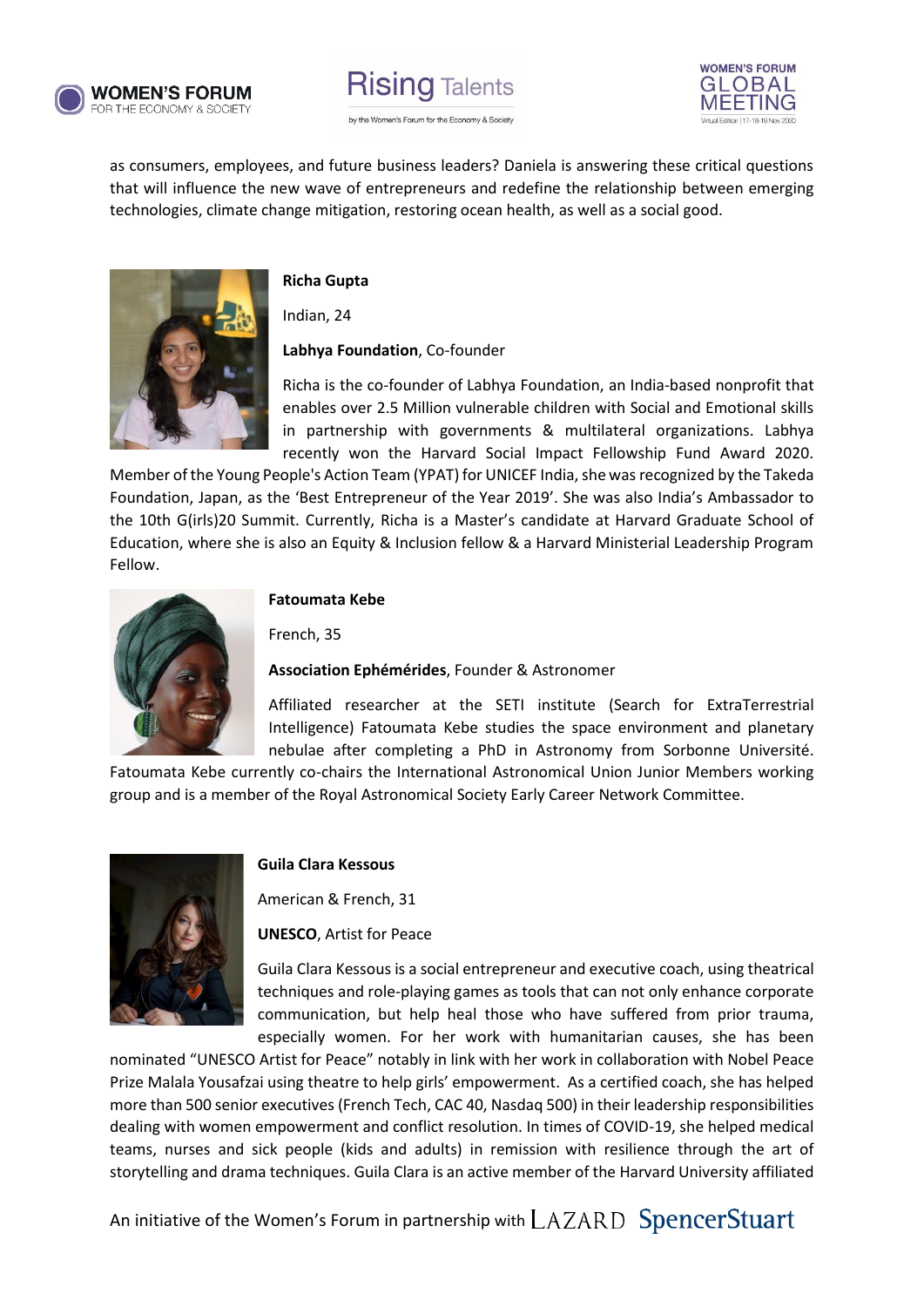





Institute of coaching. She is awarded the title of Officer from the Order of Arts and Literature by the French Minister of Culture and received recently the Global Gift Women Empowerment Award 2020 given by Eva Longoria for her engagement in positive leadership and diversity.

# **Lesego Mokae**

South African, 30

# **LFA Mining and Automotives**, Founder

Lesego is the founder of LFA Mining and Automotives. Before diversifying in the automotive sector, she co-founded an Engineering company in 2015 (Ditsogo Projects). She is passionate about rural development and uplift and as a result

started "Give the Love," a non-profit organization aiming to improve the life of women, children and the elderly. Her vision is to use her strong business operations management strategies and leadership qualities to uplift and upskill underprivileged rural individuals interested in STEM. She was named 1 of the 100 inspirational young South Africans, made it to Forbes Africa 30 under 30 list (2019) and Most influential woman in business and government SADC-South (Engineering).



# **Nthabiseng Mosia**

Ghanaian & South African, 30

**Easy Solar**, Co-founder

Nthabiseng Mosia is the co-founder and Chief Commercial Officer at Easy Solar, one of the leading solar fin-tech companies in Africa. Easy Solar distributes and

finances high-quality solar systems and appliances for those with limited access to the electric grid. Created in 2016, Easy Solar has provided power to more than 450,000 people, while creating jobs for more than 600 in both Sierra Leone and Liberia. As a South African and Ghanaian dual-citizen, Nthabi is a Pan-African at heart, passionate about building community-driven solutions to the continent's most pressing development challenges. Nthabi was named Social Entrepreneur in 2019 by the World Economic Forum, and Young Female Entrepreneur of the Year by Forbes Africa in 2020. She lives full time in Sierra Leone and is the proud mother of a little girl.



### **Mariarosaria Taddeo**

Italian 40

Senior Research Fellow Deputy Director | Digital Ethics Lab, Oxford Internet Institute, **University of Oxford** Dstl Ethics Fellow | **Alan Turing Institute**

Mariarosaria is Senior Research Fellow at the Oxford Internet Institute, University of Oxford, where she is the Deputy Director of the Digital Ethics Lab and is Defence Science and Technology Fellow at the Alan Turing Institute. Her work focuses mainly on the ethical analysis of Artificial Intelligence,